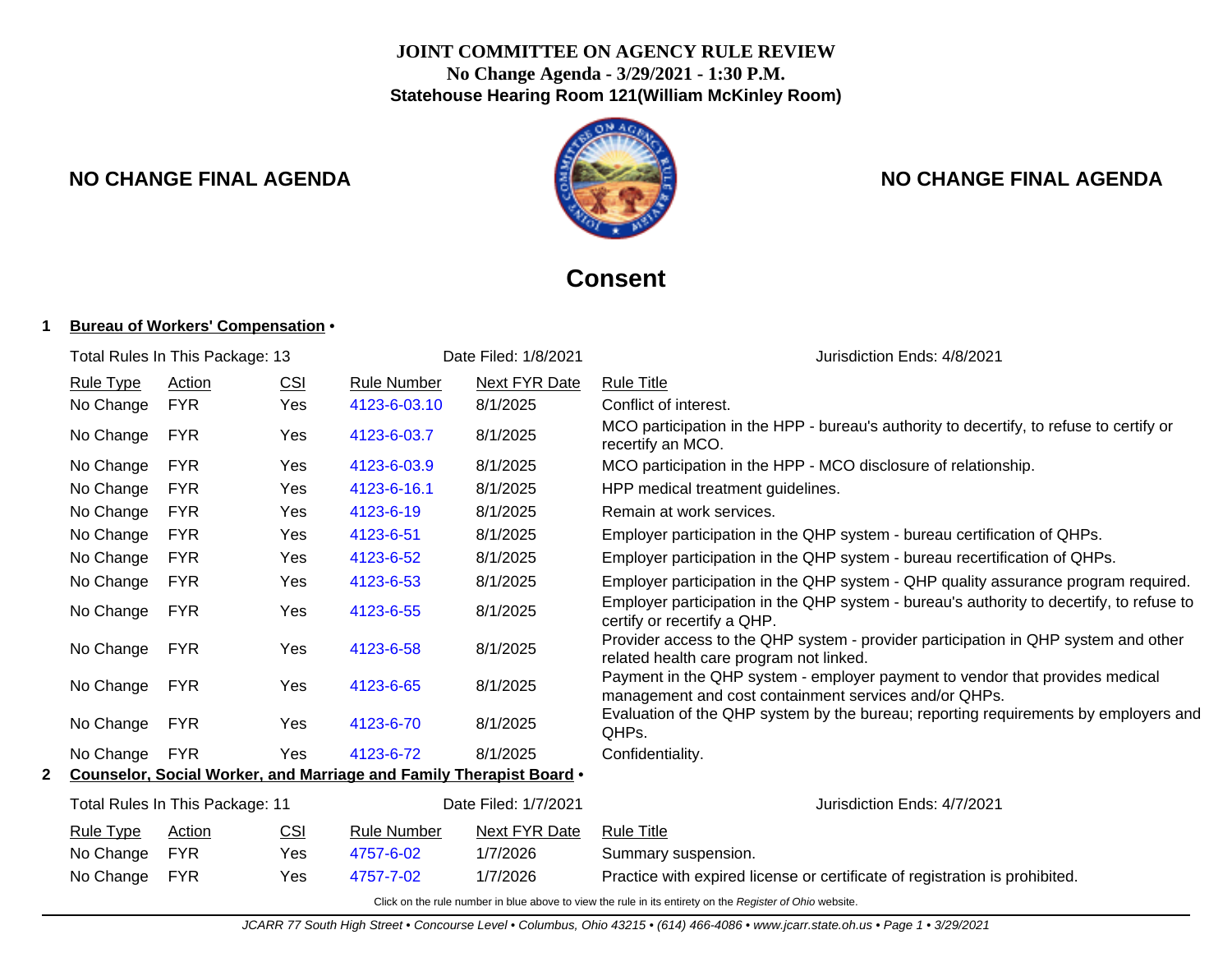### **JOINT COMMITTEE ON AGENCY RULE REVIEW 3/29/2021 - 1:30 P.M.**

**NO CHANGE FINAL AGENDA**

**Statehouse Hearing Room 121(William McKinley Room)**

|   | No Change        | <b>FYR</b>                                              | Yes        | 4757-25-04                                                          | 1/7/2026                     | Requirements for licensure as an independent marriage and family therapist.                                          |
|---|------------------|---------------------------------------------------------|------------|---------------------------------------------------------------------|------------------------------|----------------------------------------------------------------------------------------------------------------------|
|   | No Change        | <b>FYR</b>                                              | Yes        | 4757-25-05                                                          | 1/7/2026                     | Temporary marriage and family therapist license.                                                                     |
|   | No Change        | <b>FYR</b>                                              | <b>No</b>  | 4757-27-01                                                          | 1/7/2026                     | Scope of practice of a marriage and family therapist.                                                                |
|   | No Change        | <b>FYR</b>                                              | Yes        | 4757-31-01                                                          | 1/7/2026                     | Definitions.                                                                                                         |
|   | No Change        | <b>FYR</b>                                              | <b>No</b>  | 4757-31-02                                                          | 1/7/2026                     | Procedures for accessing confidential personal information.                                                          |
|   | No Change        | <b>FYR</b>                                              | <b>Yes</b> | 4757-31-03                                                          | 1/7/2026                     | Valid reasons for accessing confidential personal information.                                                       |
|   | No Change        | <b>FYR</b>                                              | No         | 4757-31-04                                                          | 1/7/2026                     | Confidentiality statutes.                                                                                            |
|   | No Change        | <b>FYR</b>                                              | No.        | 4757-31-05                                                          | 1/7/2026                     | Restricting and logging access to confidential personal information in computerized<br>personal information systems. |
|   | No Change        | <b>FYR</b>                                              | Yes        | 4757-99-01                                                          | 1/7/2026                     | Independent rules.                                                                                                   |
| 3 |                  |                                                         |            | Department of Administrative Services . Division of Human Resources |                              |                                                                                                                      |
|   |                  | Total Rules In This Package: 8<br>Date Filed: 1/15/2021 |            |                                                                     | Jurisdiction Ends: 4/15/2021 |                                                                                                                      |
|   | <b>Rule Type</b> | Action                                                  | <b>CSI</b> | <b>Rule Number</b>                                                  | Next FYR Date                | <b>Rule Title</b>                                                                                                    |
|   | No Change        | <b>FYR</b>                                              | No         | 123:1-11-04                                                         | 1/15/2026                    | Character and fitness of applicant.                                                                                  |
|   | No Change        | <b>FYR</b>                                              | No.        | 123:1-11-05                                                         | 1/15/2026                    | False statements.                                                                                                    |
|   | No Change        | <b>FYR</b>                                              | No         | 123:1-11-08                                                         | 1/15/2026                    | Applications.                                                                                                        |
|   | No Change        | <b>FYR</b>                                              | No         | 123:1-21-01                                                         | 1/15/2026                    | Appointment when no eligible list exists.                                                                            |
|   | No Change        | <b>FYR</b>                                              | No         | 123:1-21-02                                                         | 1/15/2026                    | Temporary appointment.                                                                                               |
|   | No Change        | <b>FYR</b>                                              | No         | 123:1-23-01                                                         | 1/15/2026                    | Eligibility for promotions.                                                                                          |
|   | No Change        | <b>FYR</b>                                              | No.        | 123:1-23-02                                                         | 1/15/2026                    | Promotion selection.                                                                                                 |
|   | No Change        | <b>FYR</b>                                              | No.        | 123:1-23-03                                                         | 1/15/2026                    | Inter-agency and intra-agency promotion; probationary period; removal or demotion.                                   |
| 4 |                  | Department of Rehabilitation and Correction .           |            |                                                                     |                              |                                                                                                                      |
|   |                  | Total Rules In This Package: 1                          |            |                                                                     | Date Filed: 12/30/2020       | Jurisdiction Ends: 3/30/2021                                                                                         |
|   | Rule Type        | Action                                                  | CSI        | <b>Rule Number</b>                                                  | Next FYR Date                | <b>Rule Title</b>                                                                                                    |
|   | No Change        | <b>FYR</b>                                              | <b>No</b>  | 5120-9-25                                                           | 1/8/2025                     | Appearance and grooming of male inmates.                                                                             |
| 5 |                  | Department of Rehabilitation and Correction .           |            |                                                                     |                              |                                                                                                                      |
|   |                  | Total Rules In This Package: 1                          |            |                                                                     | Date Filed: 12/30/2020       | Jurisdiction Ends: 3/30/2021                                                                                         |
|   | <b>Rule Type</b> | Action                                                  | <b>CSI</b> | <b>Rule Number</b>                                                  | <b>Next FYR Date</b>         | <b>Rule Title</b>                                                                                                    |
|   | No Change        | <b>FYR</b>                                              | <b>No</b>  | 5120-9-25.1                                                         | 1/7/2025                     | Appearance and grooming of female inmates.                                                                           |
| 6 |                  | Department of Rehabilitation and Correction .           |            |                                                                     |                              |                                                                                                                      |
|   |                  | Total Rules In This Package: 1                          |            |                                                                     | Date Filed: 12/30/2020       | Jurisdiction Ends: 3/30/2021                                                                                         |
|   |                  |                                                         |            |                                                                     |                              | Click on the rule number in blue above to view the rule in its entirety on the Register of Ohio website.             |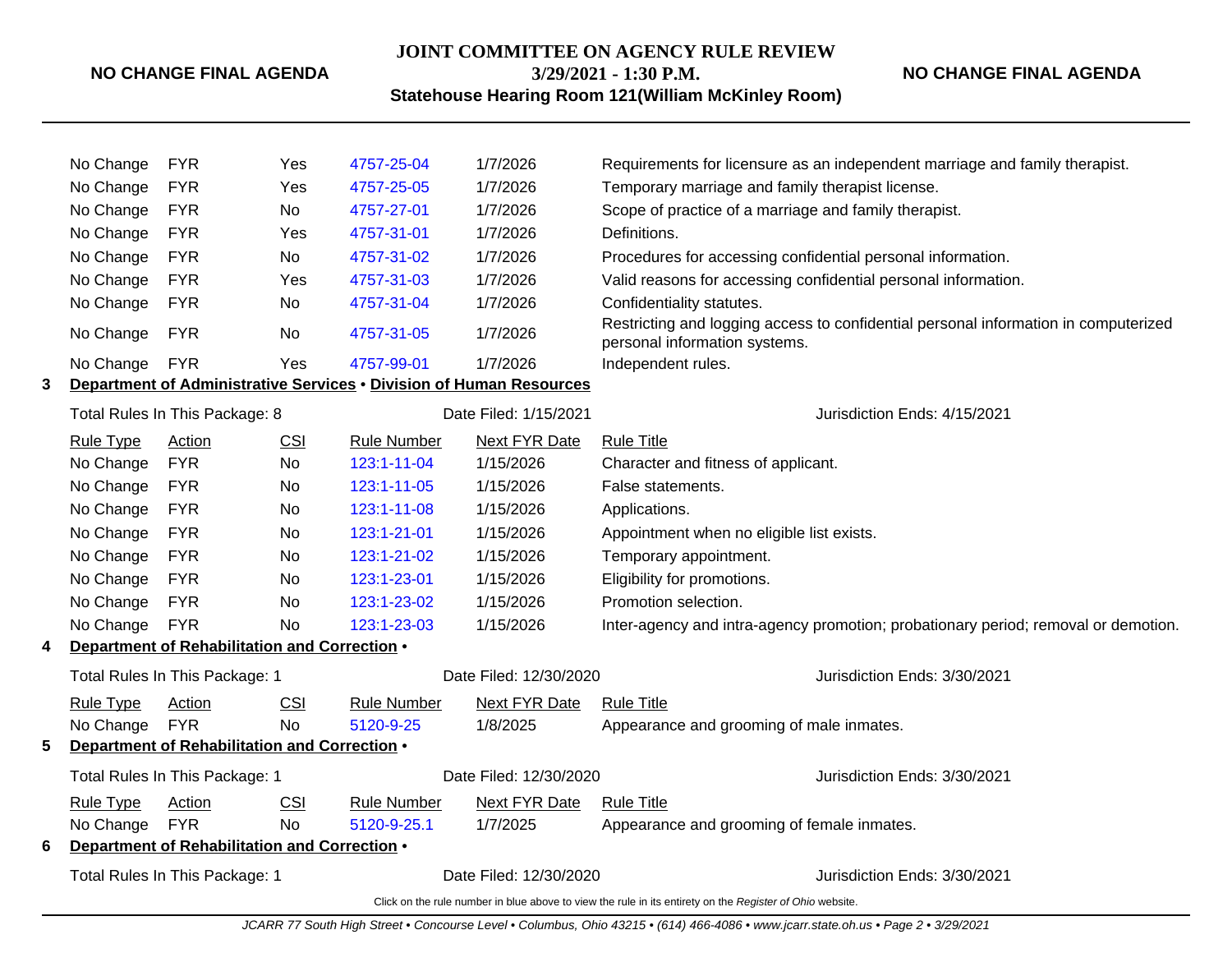#### **JOINT COMMITTEE ON AGENCY RULE REVIEW**

**3/29/2021 - 1:30 P.M.**

**NO CHANGE FINAL AGENDA**

**Statehouse Hearing Room 121(William McKinley Room)**

|   | <b>Rule Type</b>                              | Action                                        | CSI        | Rule Number        | Next FYR Date          | <b>Rule Title</b>                                                                          |                                                                                 |  |  |
|---|-----------------------------------------------|-----------------------------------------------|------------|--------------------|------------------------|--------------------------------------------------------------------------------------------|---------------------------------------------------------------------------------|--|--|
|   | No Change FYR                                 |                                               | <b>No</b>  | 5120-9-34          | 1/10/2025              | Community education and work assignment time.                                              |                                                                                 |  |  |
| 7 | Department of Rehabilitation and Correction . |                                               |            |                    |                        |                                                                                            |                                                                                 |  |  |
|   | Total Rules In This Package: 1                |                                               |            |                    | Date Filed: 12/30/2020 |                                                                                            | Jurisdiction Ends: 3/30/2021                                                    |  |  |
|   | Rule Type                                     | Action                                        | <b>CSI</b> | <b>Rule Number</b> | Next FYR Date          | <b>Rule Title</b>                                                                          |                                                                                 |  |  |
|   | No Change FYR                                 |                                               | <b>No</b>  | 5120-9-51          | 1/10/2025              | Internet access for prisoners.                                                             |                                                                                 |  |  |
| 8 |                                               | Department of Rehabilitation and Correction . |            |                    |                        |                                                                                            |                                                                                 |  |  |
|   |                                               | Total Rules In This Package: 2                |            |                    | Date Filed: 12/30/2020 |                                                                                            | Jurisdiction Ends: 3/30/2021                                                    |  |  |
|   | <b>Rule Type</b>                              | Action                                        | <b>CSI</b> | <b>Rule Number</b> | Next FYR Date          | <b>Rule Title</b>                                                                          |                                                                                 |  |  |
|   | No Change                                     | <b>FYR</b>                                    | No         | 5120-9-33          | 1/15/2025              | Packages and property restrictions.                                                        |                                                                                 |  |  |
|   | No Change FYR                                 |                                               | <b>No</b>  | 5120-9-52          | 1/15/2025              | Initial classification of inmates.                                                         |                                                                                 |  |  |
| 9 |                                               | Department of Rehabilitation and Correction . |            |                    |                        |                                                                                            |                                                                                 |  |  |
|   |                                               | Total Rules In This Package: 5                |            |                    | Date Filed: 1/15/2021  |                                                                                            | Jurisdiction Ends: 4/15/2021                                                    |  |  |
|   | <b>Rule Type</b>                              | Action                                        | <b>CSI</b> | <b>Rule Number</b> | Next FYR Date          | <b>Rule Title</b>                                                                          |                                                                                 |  |  |
|   | No Change                                     | <b>FYR</b>                                    | No         | 5120-13-01         | 1/15/2026              | Ohio risk assessment system.                                                               |                                                                                 |  |  |
|   | No Change                                     | <b>FYR</b>                                    | No         | 5120-17-05         | 1/15/2026              | Supervision fees and disbursement of earnings.                                             |                                                                                 |  |  |
|   | No Change FYR                                 |                                               | No         | 5120-17-06         | 1/15/2026              | Issuance of passes.                                                                        |                                                                                 |  |  |
|   | No Change                                     | <b>FYR</b>                                    | <b>No</b>  | 5120-17-08         | 1/15/2026              | Return to the institution for administrative reasons.                                      |                                                                                 |  |  |
|   | No Change FYR                                 |                                               | No         | 5120-17-09         | 1/15/2026              | Successful completion of the program.                                                      |                                                                                 |  |  |
|   |                                               |                                               |            |                    |                        | 10 Department of Rehabilitation and Correction . Division of Parole and Community Services |                                                                                 |  |  |
|   |                                               | Total Rules In This Package: 1                |            |                    | Date Filed: 12/30/2020 |                                                                                            | Jurisdiction Ends: 3/30/2021                                                    |  |  |
|   | Rule Type                                     | Action                                        | CSI        | <b>Rule Number</b> | Next FYR Date          | <b>Rule Title</b>                                                                          |                                                                                 |  |  |
|   | No Change                                     | <b>FYR</b>                                    | <b>No</b>  | 5120:1-1-20        | 1/15/2025              | Review procedure for early release consideration.                                          |                                                                                 |  |  |
|   |                                               |                                               |            |                    |                        | 11 Department of Rehabilitation and Correction . Division of Parole and Community Services |                                                                                 |  |  |
|   |                                               | Total Rules In This Package: 7                |            |                    | Date Filed: 1/15/2021  |                                                                                            | Jurisdiction Ends: 4/15/2021                                                    |  |  |
|   | <b>Rule Type</b>                              | Action                                        | <b>CSI</b> | <b>Rule Number</b> | <b>Next FYR Date</b>   | <b>Rule Title</b>                                                                          |                                                                                 |  |  |
|   | No Change                                     | <b>FYR</b>                                    | No         | 5120:1-1-19        | 1/15/2026              | Procedures after revocation of release.                                                    |                                                                                 |  |  |
|   | No Change FYR                                 |                                               | No.        | 5120:1-1-35        | 1/15/2026              | Contracts for the transportation of inmates.                                               |                                                                                 |  |  |
|   | No Change                                     | <b>FYR</b>                                    | No         | 5120:1-3-05        | 1/15/2026              | Glossary of terms.                                                                         |                                                                                 |  |  |
|   | No Change                                     | <b>FYR</b>                                    | No         | 5120:1-3-18        | 1/15/2026              |                                                                                            | Application process for program planner of halfway house construction projects. |  |  |
|   |                                               |                                               |            |                    |                        |                                                                                            |                                                                                 |  |  |

Click on the rule number in blue above to view the rule in its entirety on the Register of Ohio website.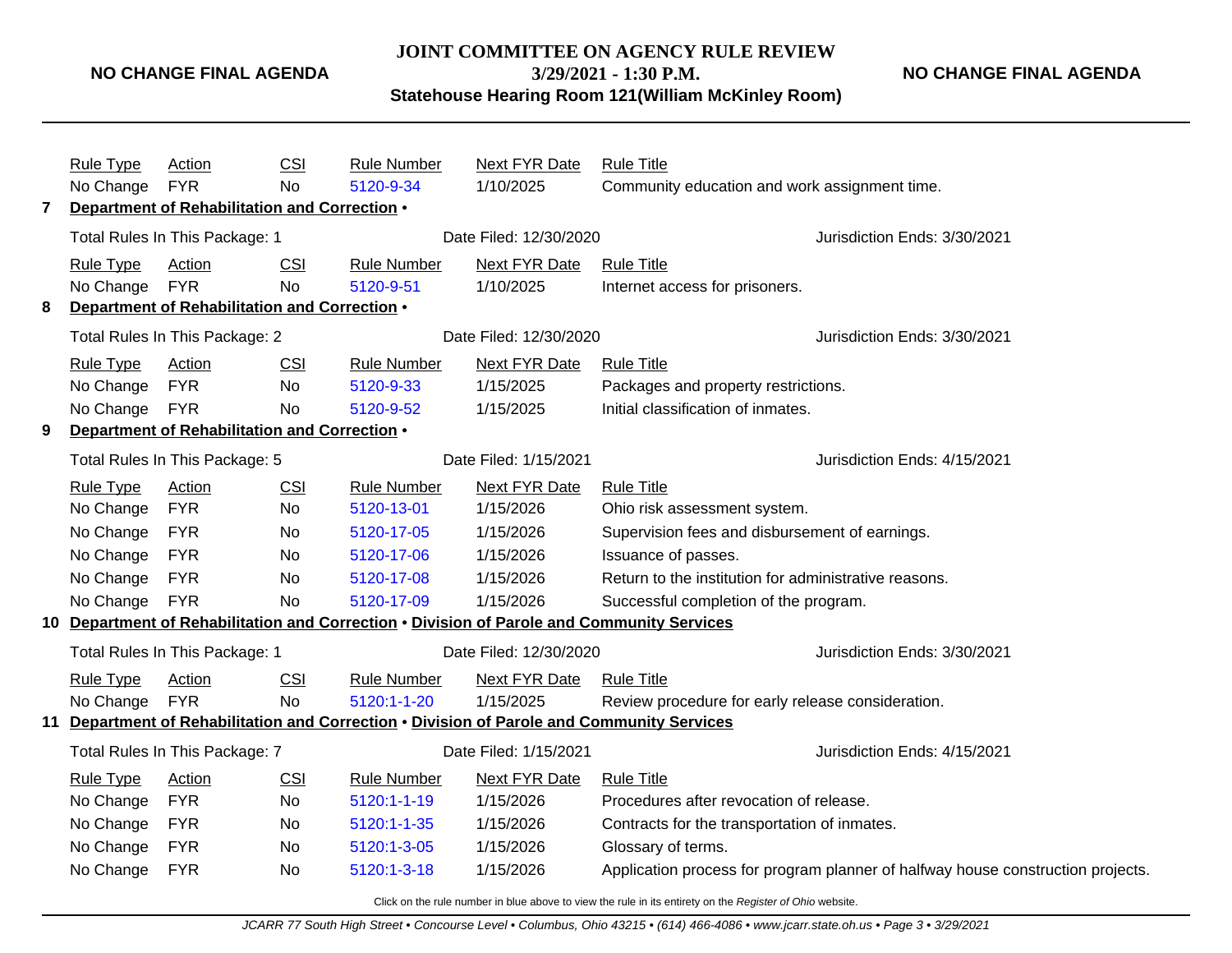**JOINT COMMITTEE ON AGENCY RULE REVIEW**

**3/29/2021 - 1:30 P.M.**

**NO CHANGE FINAL AGENDA**

**Statehouse Hearing Room 121(William McKinley Room)**

|     | No Change        | <b>FYR</b>                                    | No         | 5120:1-14-01       | 1/15/2026             | Glossary of terms.                                                                                       |
|-----|------------------|-----------------------------------------------|------------|--------------------|-----------------------|----------------------------------------------------------------------------------------------------------|
|     | No Change        | <b>FYR</b>                                    | No.        | 5120:1-14-02       | 1/15/2026             | Eligibility requirements for community based correctional facilities and programs.                       |
|     | No Change        | <b>FYR</b>                                    | No         | 5120:1-14-08       | 1/15/2026             | Compliance with rules of the department of rehabilitation and correction.                                |
|     |                  |                                               |            |                    |                       | 12 Department of Rehabilitation and Correction . Division of Parole and Community Services               |
|     |                  | Total Rules In This Package: 1                |            |                    | Date Filed: 1/15/2021 | Jurisdiction Ends: 4/15/2021                                                                             |
|     | <b>Rule Type</b> | <b>Action</b>                                 | <b>CSI</b> | <b>Rule Number</b> | <b>Next FYR Date</b>  | <b>Rule Title</b>                                                                                        |
|     | No Change        | <b>FYR</b>                                    | <b>No</b>  | 5120:1-10-12       | 1/15/2026             | Inmate disciplinary process.                                                                             |
|     |                  | 13 Liquor Control . Liquor Control Commission |            |                    |                       |                                                                                                          |
|     |                  | Total Rules In This Package: 10               |            |                    | Date Filed: 1/15/2021 | Jurisdiction Ends: 4/15/2021                                                                             |
|     | <b>Rule Type</b> | <b>Action</b>                                 | <b>CSI</b> | <b>Rule Number</b> | <b>Next FYR Date</b>  | <b>Rule Title</b>                                                                                        |
|     | No Change        | <b>FYR</b>                                    | Yes        | 4301:1-1-04        | 1/15/2026             | Sacramental wine.                                                                                        |
|     | No Change        | <b>FYR</b>                                    | Yes        | 4301:1-1-12        | 1/15/2026             | Permits - inspection of permit premises and duty of division before issuing.                             |
|     | No Change        | <b>FYR</b>                                    | Yes        | 4301:1-1-14        | 1/15/2026             | Permits, transfer of.                                                                                    |
|     | No Change        | <b>FYR</b>                                    | Yes        | 4301:1-1-31        | 1/15/2026             | Re-usable containers - definitions and deposit for.                                                      |
|     | No Change        | <b>FYR</b>                                    | Yes        | 4301:1-1-34        | 1/15/2026             | Temporary permits.                                                                                       |
|     | No Change        | <b>FYR</b>                                    | Yes        | 4301:1-1-35        | 1/15/2026             | F permits.                                                                                               |
|     | No Change        | <b>FYR</b>                                    | Yes        | 4301:1-1-36        | 1/15/2026             | Temporary liquor permits held by not for profit entities.                                                |
|     | No Change        | <b>FYR</b>                                    | Yes        | 4301:1-1-37        | 1/15/2026             | Chemical analysis requirements.                                                                          |
|     | No Change        | <b>FYR</b>                                    | Yes        | 4301:1-1-38        | 1/15/2026             | Use of chemical analysis affidavits.                                                                     |
|     | No Change        | <b>FYR</b>                                    | Yes        | 4301:1-1-45        | 1/15/2026             | Contests, prizes, sales incentive programs, rebates, or other promotions.                                |
| 14  |                  | Ohio Environmental Protection Agency .        |            |                    |                       |                                                                                                          |
|     |                  | Total Rules In This Package: 3                |            |                    | Date Filed: 1/4/2021  | Jurisdiction Ends: 4/4/2021                                                                              |
|     | <b>Rule Type</b> | Action                                        | <b>CSI</b> | <b>Rule Number</b> | Next FYR Date         | <b>Rule Title</b>                                                                                        |
|     | No Change        | <b>FYR</b>                                    | Yes        | 3745-26-13         | 1/4/2026              | Requirements for certified inspectors in the enhanced automobile inspection and<br>maintenance program.  |
|     | No Change        | <b>FYR</b>                                    | Yes        | 3745-26-15         | 1/4/2026              | Waiver repair facility certification procedures, requirements, and obligations.                          |
|     | No Change        | <b>FYR</b>                                    | Yes        | 3745-26-16         | 1/4/2026              | Requirements for certified waiver repair technicians and approved technician trainers.                   |
| 15. |                  | Ohio Facilities Construction Commission .     |            |                    |                       |                                                                                                          |
|     |                  | Total Rules In This Package: 6                |            |                    | Date Filed: 1/6/2021  | Jurisdiction Ends: 4/6/2021                                                                              |
|     | <b>Rule Type</b> | <b>Action</b>                                 | <b>CSI</b> | <b>Rule Number</b> | Next FYR Date         | <b>Rule Title</b>                                                                                        |
|     | No Change        | <b>FYR</b>                                    | No         | 3318-3-01          | 1/6/2026              | Purpose.                                                                                                 |
|     |                  |                                               |            |                    |                       | Click on the rule number in blue above to view the rule in its entirety on the Register of Ohio website. |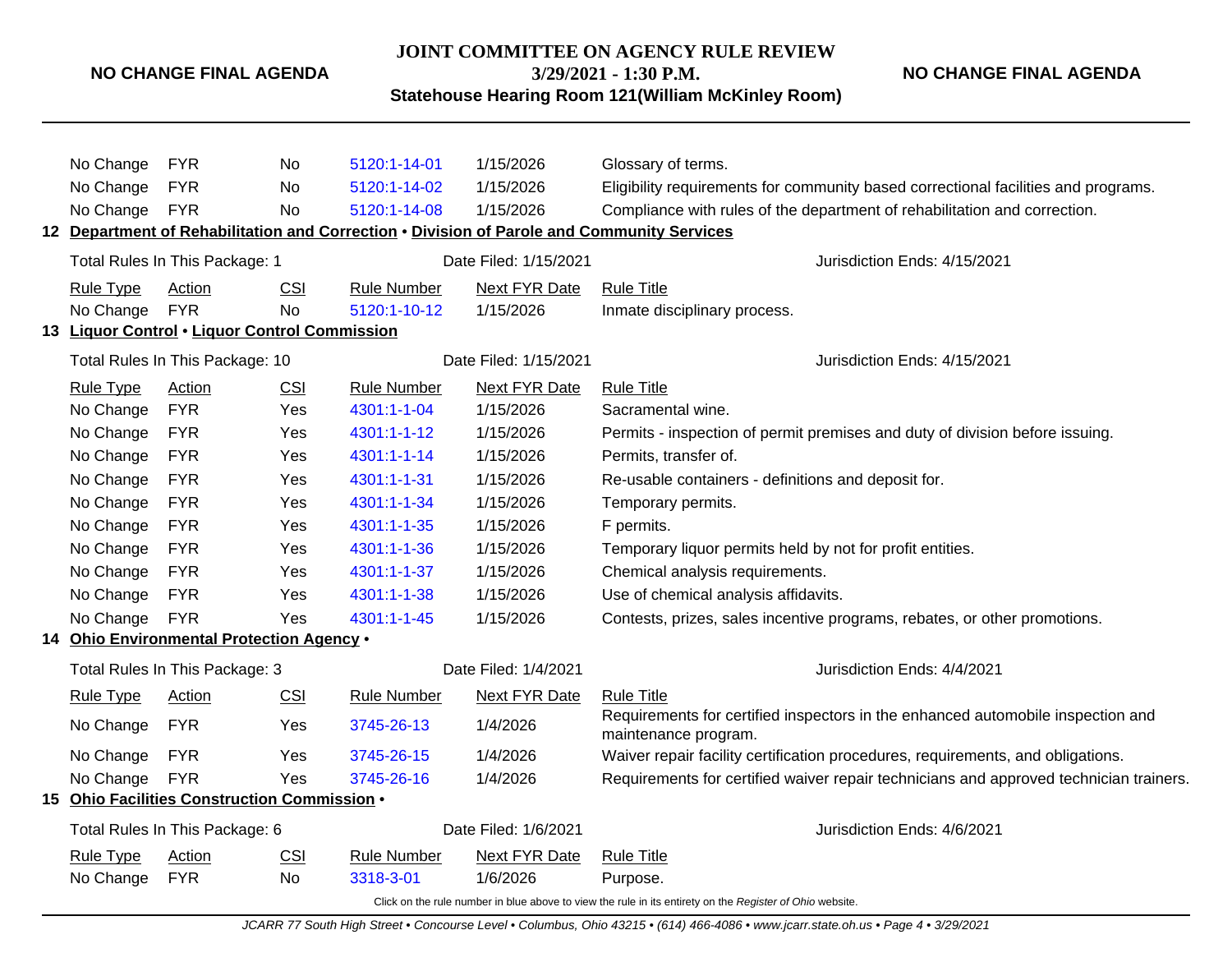#### **JOINT COMMITTEE ON AGENCY RULE REVIEW**

#### **NO CHANGE FINAL AGENDA**

**3/29/2021 - 1:30 P.M.**

**NO CHANGE FINAL AGENDA**

**Statehouse Hearing Room 121(William McKinley Room)**

|                                           | No Change        | <b>FYR</b>                      | No  | 3318-3-02             | 1/6/2026             | Definitions as used in this chapter.                                                                     |
|-------------------------------------------|------------------|---------------------------------|-----|-----------------------|----------------------|----------------------------------------------------------------------------------------------------------|
|                                           | No Change        | <b>FYR</b>                      | No  | 3318-3-03             | 1/6/2026             | Requirements.                                                                                            |
|                                           | No Change        | <b>FYR</b>                      | No  | 3318-3-04             | 1/6/2026             | Procedures and guidelines for new and renovated facilities.                                              |
|                                           | No Change        | <b>FYR</b>                      | No  | 3318-3-05             | 1/6/2026             | Guidelines for leased facilities.                                                                        |
|                                           | No Change        | <b>FYR</b>                      | No  | 3318-3-07             | 1/6/2026             | Requirements for local administration of installment payment energy conservation<br>contracts.           |
| 16 Secretary of State . Business Services |                  |                                 |     |                       |                      |                                                                                                          |
|                                           |                  | Total Rules In This Package: 42 |     | Date Filed: 1/15/2021 |                      | Jurisdiction Ends: 4/15/2021                                                                             |
|                                           | <b>Rule Type</b> | <b>Action</b>                   | CSI | <b>Rule Number</b>    | <b>Next FYR Date</b> | <b>Rule Title</b>                                                                                        |
|                                           | No Change        | <b>FYR</b>                      | No  | $111:1 - 3 - 01$      | 1/15/2026            | Definitions.                                                                                             |
|                                           | No Change        | <b>FYR</b>                      | No  | 111:1-3-02            | 1/15/2026            | Means to deliver UCC records; time of filing.                                                            |
|                                           | No Change        | <b>FYR</b>                      | No  | $111:1 - 3 - 03$      | 1/15/2026            | Search request delivery.                                                                                 |
|                                           | No Change        | <b>FYR</b>                      | No  | $111:1 - 3 - 04$      | 1/15/2026            | Forms.                                                                                                   |
|                                           | No Change        | <b>FYR</b>                      | No  | $111:1 - 3 - 05$      | 1/15/2026            | Fees.                                                                                                    |
|                                           | No Change        | <b>FYR</b>                      | No  | 111:1-3-06            | 1/15/2026            | Expedited services.                                                                                      |
|                                           | No Change        | <b>FYR</b>                      | No  | $111:1 - 3 - 07$      | 1/15/2026            | Methods of payment.                                                                                      |
|                                           | No Change        | <b>FYR</b>                      | No  | $111:1 - 3 - 08$      | 1/15/2026            | Overpayment and underpayment policies.                                                                   |
|                                           | No Change        | <b>FYR</b>                      | No  | 111:1-3-09            | 1/15/2026            | Public records services.                                                                                 |
|                                           | No Change        | <b>FYR</b>                      | No  | $111:1 - 3 - 10$      | 1/15/2026            | Fees for public records services.                                                                        |
|                                           | No Change        | <b>FYR</b>                      | No  | $111:1-3-11$          | 1/15/2026            | Role of the filing office.                                                                               |
|                                           | No Change        | <b>FYR</b>                      | No  | $111:1-3-12$          | 1/15/2026            | Time for filing a continuation statement.                                                                |
|                                           | No Change        | <b>FYR</b>                      | No  | $111:1 - 3 - 13$      | 1/15/2026            | Grounds for refusal.                                                                                     |
|                                           | No Change        | <b>FYR</b>                      | No  | $111:1 - 3 - 14$      | 1/15/2026            | Procedure upon refusal.                                                                                  |
|                                           | No Change        | <b>FYR</b>                      | No  | $111:1 - 3 - 15$      | 1/15/2026            | Refusal errors.                                                                                          |
|                                           | No Change        | <b>FYR</b>                      | No  | $111:1 - 3 - 16$      | 1/15/2026            | Notification of defects.                                                                                 |
|                                           | No Change        | <b>FYR</b>                      | No  | $111:1-3-17$          | 1/15/2026            | UCC information management system-general.                                                               |
|                                           | No Change        | <b>FYR</b>                      | No  | $111:1 - 3 - 18$      | 1/15/2026            | Primary data elements.                                                                                   |
|                                           | No Change        | <b>FYR</b>                      | No  | $111:1 - 3 - 19$      | 1/15/2026            | Individual debtor names.                                                                                 |
|                                           | No Change        | <b>FYR</b>                      | No  | 111:1-3-20            | 1/15/2026            | Organization debtor names.                                                                               |
|                                           | No Change        | <b>FYR</b>                      | No  | $111:1 - 3 - 21$      | 1/15/2026            | Collateral being administered by a decedent's personal representative.                                   |
|                                           | No Change        | <b>FYR</b>                      | No  | $111:1 - 3 - 22$      | 1/15/2026            | Collateral held in a trust.                                                                              |
|                                           | No Change        | <b>FYR</b>                      | No  | $111:1 - 3 - 23$      | 1/15/2026            | Initial financing statement.                                                                             |
|                                           |                  |                                 |     |                       |                      | Click on the rule number in blue above to view the rule in its entirety on the Register of Ohio website. |

JCARR 77 South High Street • Concourse Level • Columbus, Ohio 43215 • (614) 466-4086 • www.jcarr.state.oh.us • Page 5 • 3/29/2021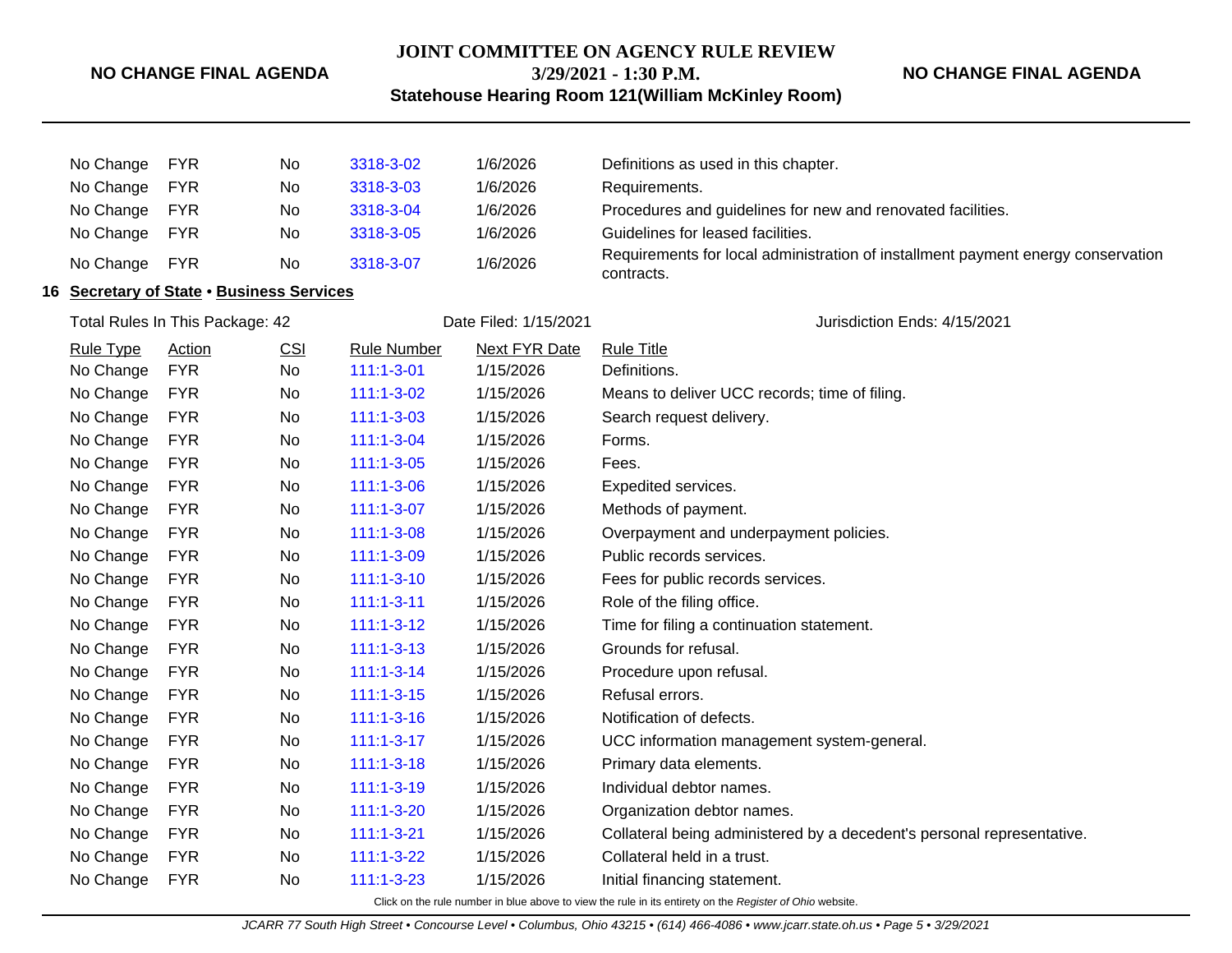### **JOINT COMMITTEE ON AGENCY RULE REVIEW 3/29/2021 - 1:30 P.M.**

**NO CHANGE FINAL AGENDA**

**Statehouse Hearing Room 121(William McKinley Room)**

| No Change                      | <b>FYR</b>                                | No         | $111:1 - 3 - 24$                                             | 1/15/2026             | Amendments generally.                                                                            |
|--------------------------------|-------------------------------------------|------------|--------------------------------------------------------------|-----------------------|--------------------------------------------------------------------------------------------------|
| No Change                      | <b>FYR</b>                                | No         | $111:1 - 3 - 25$                                             | 1/15/2026             | Continuation statement.                                                                          |
| No Change                      | <b>FYR</b>                                | No         | $111:1 - 3 - 26$                                             | 1/15/2026             | Termination.                                                                                     |
| No Change                      | <b>FYR</b>                                | No         | $111:1 - 3 - 27$                                             | 1/15/2026             | Information statement.                                                                           |
| No Change                      | <b>FYR</b>                                | No         | $111:1 - 3 - 28$                                             | 1/15/2026             | Filing office staement.                                                                          |
| No Change                      | <b>FYR</b>                                | No         | 111:1-3-29                                                   | 1/15/2026             | Procedure upon lapse.                                                                            |
| No Change                      | <b>FYR</b>                                | No         | $111:1 - 3 - 30$                                             | 1/15/2026             | Removal of record.                                                                               |
| No Change                      | <b>FYR</b>                                | No         | $111:1 - 3 - 31$                                             | 1/15/2026             | Archives-general.                                                                                |
| No Change                      | <b>FYR</b>                                | No         | $111:1 - 3 - 32$                                             | 1/15/2026             | Errors of the filing office.                                                                     |
| No Change                      | <b>FYR</b>                                | No         | $111:1 - 3 - 33$                                             | 1/15/2026             | Data transfer.                                                                                   |
| No Change                      | <b>FYR</b>                                | No         | 111:1-3-34                                                   | 1/15/2026             | Verification of data.                                                                            |
| No Change                      | <b>FYR</b>                                | No         | $111:1 - 3 - 35$                                             | 1/15/2026             | Notice of bankruptcy.                                                                            |
| No Change                      | <b>FYR</b>                                | No         | $111:1 - 3 - 36$                                             | 1/15/2026             | Redaction of certain information.                                                                |
| No Change                      | <b>FYR</b>                                | No         | $111:1 - 3 - 37$                                             | 1/15/2026             | General requirements.                                                                            |
| No Change                      | <b>FYR</b>                                | No         | 111:1-3-38                                                   | 1/15/2026             | Search requests-required information.                                                            |
| No Change                      | <b>FYR</b>                                | No         | 111:1-3-39                                                   | 1/15/2026             | Search requests-optional information.                                                            |
| No Change                      | <b>FYR</b>                                | No         | $111:1 - 3 - 40$                                             | 1/15/2026             | Search methodology.                                                                              |
| No Change                      | <b>FYR</b>                                | No         | $111:1 - 3 - 41$                                             | 1/15/2026             | Changes in standard logic.                                                                       |
| No Change                      | <b>FYR</b>                                | <b>No</b>  | $111:1 - 3 - 42$                                             | 1/15/2026             | Search responses.                                                                                |
|                                | 17 Secretary of State . Business Services |            |                                                              |                       |                                                                                                  |
| Total Rules In This Package: 5 |                                           |            |                                                              | Date Filed: 1/15/2021 | Jurisdiction Ends: 4/15/2021                                                                     |
| <b>Rule Type</b>               | Action                                    | <b>CSI</b> | <b>Rule Number</b>                                           | Next FYR Date         | <b>Rule Title</b>                                                                                |
| No Change                      | <b>FYR</b>                                | No         | $111:1 - 1 - 01$                                             | 1/15/2026             | Definitions.                                                                                     |
| No Change                      | <b>FYR</b>                                | No         | $111:1 - 4 - 01$                                             | 1/15/2026             | Purpose.                                                                                         |
| No Change                      | <b>FYR</b>                                | No         | $111:1 - 4 - 02$                                             | 1/15/2026             | Electronic signature for business services filings.                                              |
| No Change                      | <b>FYR</b>                                | No         | $111:1 - 4 - 03$                                             | 1/15/2026             | Acknowledgment of business serivces form filed by electronic means.                              |
| No Change                      | <b>FYR</b>                                | No         | $111:1 - 4 - 04$                                             | 1/15/2026             | Submission of additional information when filing business services forms by electronic<br>means. |
|                                |                                           |            | 18 State Lottery Commission . Video Lottery Gaming Terminals |                       |                                                                                                  |
|                                | Total Rules In This Package: 2            |            |                                                              | Date Filed: 1/13/2021 | Jurisdiction Ends: 4/13/2021                                                                     |
| <b>Rule Type</b>               | Action                                    | <b>CSI</b> | <b>Rule Number</b>                                           | <b>Next FYR Date</b>  | <b>Rule Title</b>                                                                                |
|                                |                                           |            |                                                              |                       |                                                                                                  |

Click on the rule number in blue above to view the rule in its entirety on the Register of Ohio website.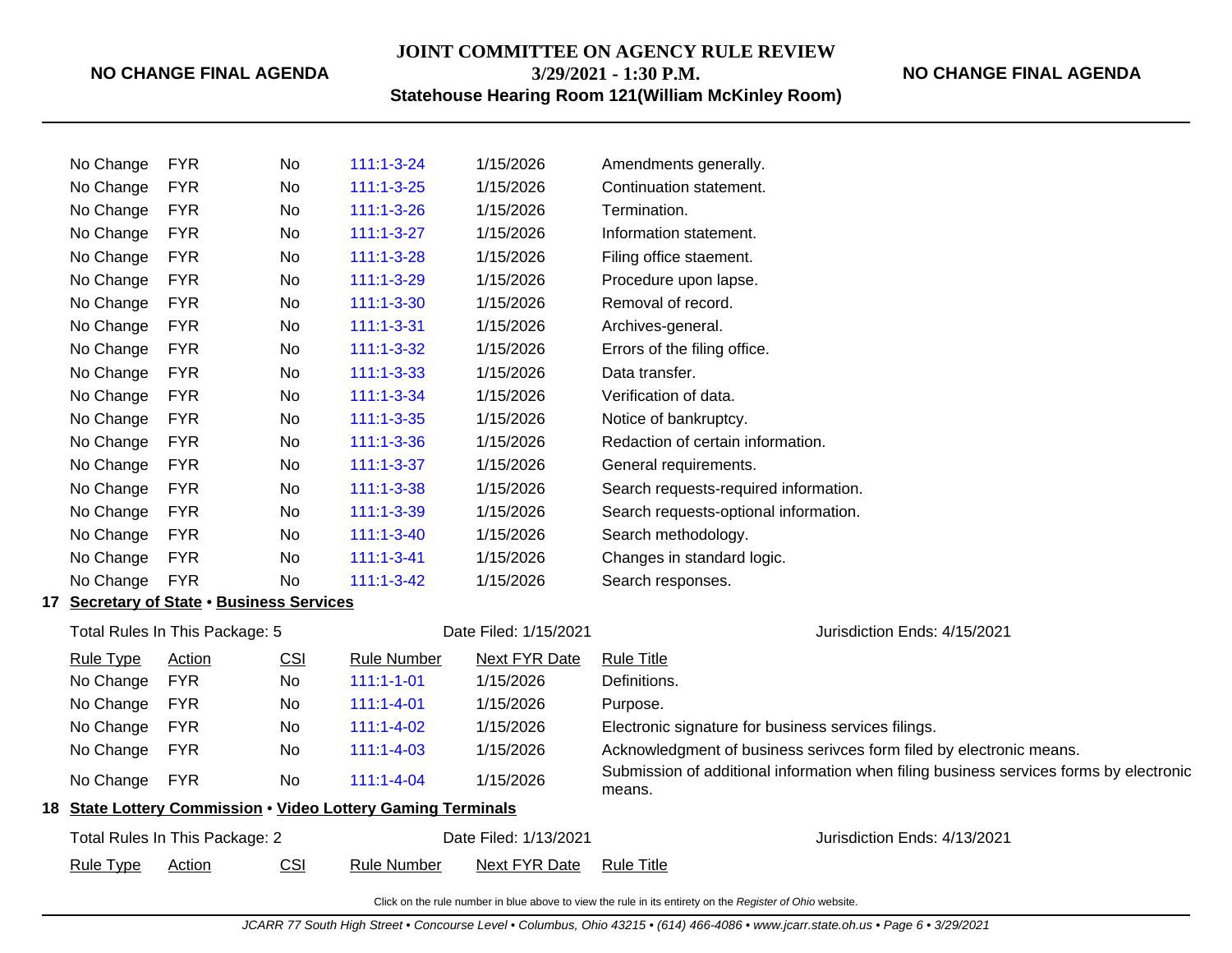**JOINT COMMITTEE ON AGENCY RULE REVIEW**

**3/29/2021 - 1:30 P.M.**

**Statehouse Hearing Room 121(William McKinley Room)**

| No Change<br>No Change        | FYR<br><b>FYR</b>                                    | No.<br>No.        | 3770:2-1-01<br>3770:2-1-02<br>19 State Lottery Commission . Video Lottery Gaming Terminals | 8/15/2025<br>8/15/2025      | Authority and purpose.<br>Incorporation of by-laws. |                              |
|-------------------------------|------------------------------------------------------|-------------------|--------------------------------------------------------------------------------------------|-----------------------------|-----------------------------------------------------|------------------------------|
|                               | Total Rules In This Package: 1                       |                   |                                                                                            | Date Filed: 1/13/2021       |                                                     | Jurisdiction Ends: 4/13/2021 |
| <u>Rule Type</u><br>No Change | Action<br><b>FYR</b><br>20 State Racing Commission . | <u>CSI</u><br>No. | <b>Rule Number</b><br>3770:2-9-01                                                          | Next FYR Date<br>10/28/2025 | Rule Title<br>Severability.                         |                              |
|                               | Total Rules In This Package: 2                       |                   |                                                                                            | Date Filed: 12/29/2020      | Jurisdiction Ends: 3/29/2021                        |                              |
| Rule Type                     | Action                                               | <b>CSI</b>        | <b>Rule Number</b>                                                                         | Next FYR Date               | <b>Rule Title</b>                                   |                              |
| No Change                     | <b>FYR</b>                                           | Yes               | 3769-16-07                                                                                 | 12/18/2025                  | Title vested.                                       |                              |
| No Change                     | <b>FYR</b>                                           | Yes               | 3769-16-32                                                                                 | 12/18/2025                  | Outrider mandatory.                                 |                              |

# **Withdrawn**

#### **21 Bureau of Workers' Compensation** • **Division of Safety and Hygiene**

| Total Rules In This Package: 1 |                                           |                       | Date Filed: 3/18/2021 | Jurisdiction Ends: |                                                                                                         |
|--------------------------------|-------------------------------------------|-----------------------|-----------------------|--------------------|---------------------------------------------------------------------------------------------------------|
| <b>Rule Type</b>               | Action                                    | <b>CSI</b>            | Rule Number           | Next FYR Date      | <b>Rule Title</b>                                                                                       |
| No Change                      | <b>FYR</b>                                | Yes                   | 4123:1-21-02          |                    | Personal protective clothing and equipment for structural fire fighting.                                |
|                                | 22 Department of Education .              |                       |                       |                    |                                                                                                         |
| Total Rules In This Package: 1 |                                           |                       | Date Filed: 3/9/2021  |                    | Jurisdiction Ends:                                                                                      |
| <b>Rule Type</b>               | Action                                    | <b>CSI</b>            | Rule Number           | Next FYR Date      | Rule Title                                                                                              |
| No Change                      | <b>FYR</b>                                | Yes                   | 3301-35-08            |                    | Non-chartered, non-tax supported school.                                                                |
|                                | 23 Ohio Environmental Protection Agency • |                       |                       |                    |                                                                                                         |
| Total Rules In This Package: 4 |                                           | Date Filed: 3/26/2021 |                       | Jurisdiction Ends: |                                                                                                         |
| <b>Rule Type</b>               | Action                                    | <b>CSI</b>            | <b>Rule Number</b>    | Next FYR Date      | <b>Rule Title</b>                                                                                       |
| No Change                      | <b>FYR</b>                                | Yes                   | 3745-26-01            |                    | Definitions.                                                                                            |
| No Change                      | <b>FYR</b>                                | Yes                   | 3745-26-10            |                    | Requirements for contractors in the enhanced automobile inspection and maintenance<br>program.          |
| No Change                      | <b>FYR</b>                                | Yes                   | 3745-26-12            |                    | Requirements for motor vehicle owners in the enhanced automobile inspection and<br>maintenance program. |
|                                |                                           |                       |                       |                    |                                                                                                         |

Click on the rule number in blue above to view the rule in its entirety on the Register of Ohio website.

**NO CHANGE FINAL AGENDA**